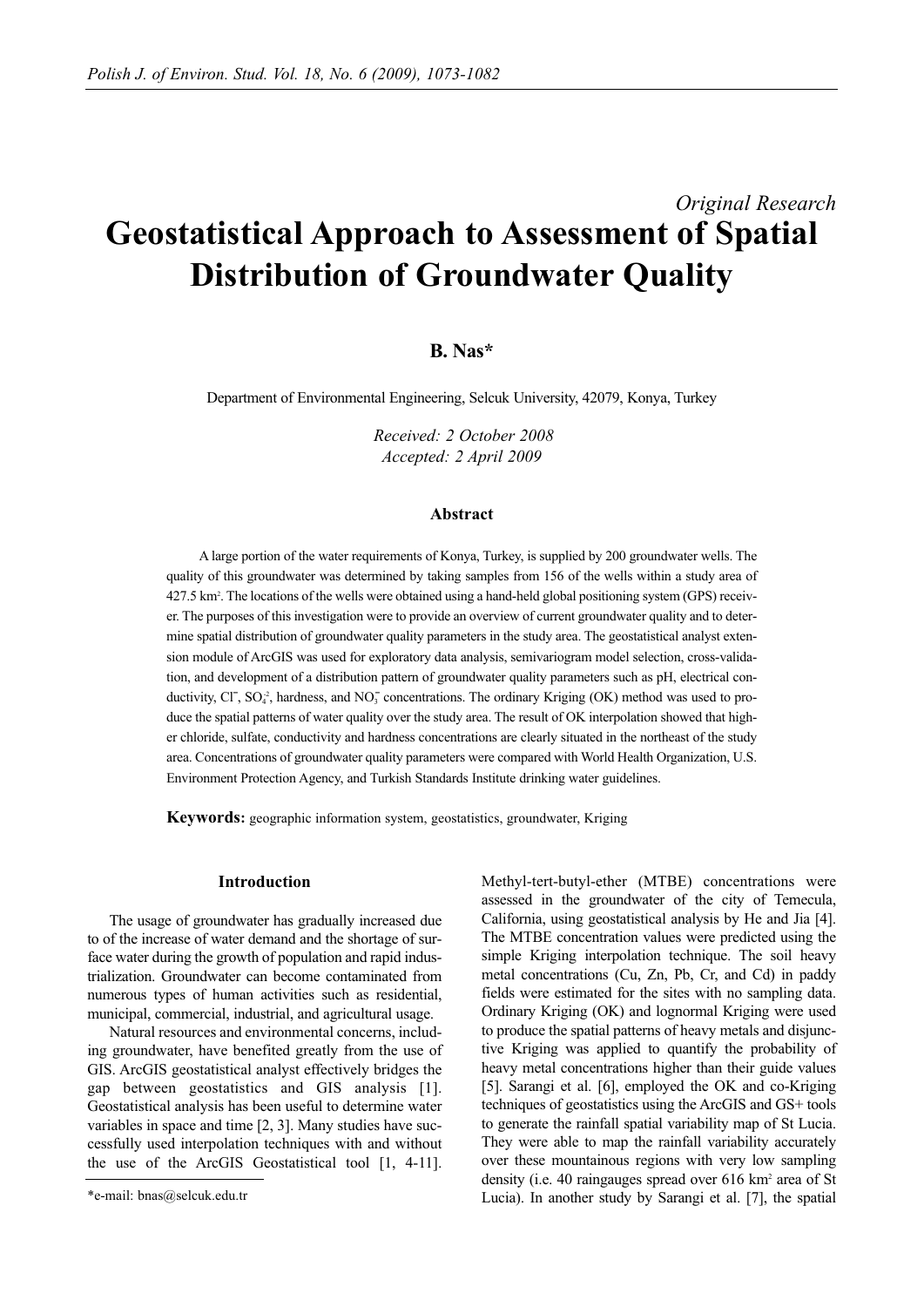variability map of soil phosphorous saturation (Psat) percentage was developed over the St-Espirit watershed in Quebec, Canada, using GS+ software and the geostatistical analyst module of ArcGIS. In the study conducted by Hu et al. [8], spatial variability of grounwater quality and risk of NO3 pollution in groundwater in the central North China Plain were determined using the OK method. Zimmerman et al. [12] evaluated and compared the accuracy of OK, universal Kriging and IDW methods based on an analysis of synthetic data from a computational experiment. Geostatistical methods, Kriging and co-Kriging, were applied to estimate the sodium adsorption ratio (SAR) in a 3,375 ha agricultural field [13]. Zhu et al. [14, 15] produced a radon distribution map using the Kriging and GIS techniques in Belgium. The spatial distribution of nitrate concentration in the aquifer of central Italy (about 110 km<sup>2</sup>) was investigated and co-Kriging and OK techniques were compared in another study by D'Agostino et al. [16]. OK is most commonly adopted for environmental studies [4-8, 10-12, 14-16].

The main aims of this investigation are to provide an overview of present groundwater quality for parameters such as pH, electrical conductivity, chloride, sulfate, hardness, and nitrate concentrations, and to determine the spatial distribution of groundwater quality parameters in the study area using GIS and geostatistics techniques.

#### **Study Area and Data Collection**

The city of Konya is located in the middle of Anatolia, 260 km from Ankara, the capital of Turkey. The population of the city is about 850,000 and it is the largest city in

Turkey, with a surface area of 38,183 km<sup>2</sup>. Fig. 1 shows the location of the city of Konya. The study area is about 17.1 km wide from east to west and 25 km long from north to south, which vields a total area of  $427.5 \text{ km}^2$ . Average rainfall is 326 mm and the average temperature is 11.5°C. Average temperature varies from 0°C in January to 23°C in July.

A large proportion of water requirements for the city of Konya are supplied from 200 groundwater wells. In 1995, a drinking water treatment plant was put into operation. The treatment plant was constructed to treat water of the Altınapa Dam and to supply 43% of the total water requirement of the city. Presently, new deep wells are still being drilled and operated by the Water Authority of Konya City Municipality (WAKCM), as the water requirements of the city constantly increase. Depth of the wells varies between 25 m (minimum) and 206 m (maximum), with an average of 128 m. Fig. 2 shows the location of wells within the study area.

Water samples were taken directly from 156 wells in December 2003 by the WAKCM. The wells were pumped until temperature, conductivity, and pH stabilized. Glass containers were used for the collection of water samples for analyses, and delivered to the WAKCM laboratory within 2 hours. Analyses were normally carried out as soon as the samples reach the laboratory. Water quality parameters (chloride, sulfate, hardness) were then analyzed in the laboratory according to the methods given in Standard Methods [17]. Sample pH was measured using a glass electrode pH meter. Electrical conductivity was measured using a platinum electrode conductivity meter. Nitrate  $(NO<sub>3</sub>)$  concentrations were measured with a UV-VIS spectrophotometer by Brucine colorimetric method [18].



Fig. 1. Location of the study area.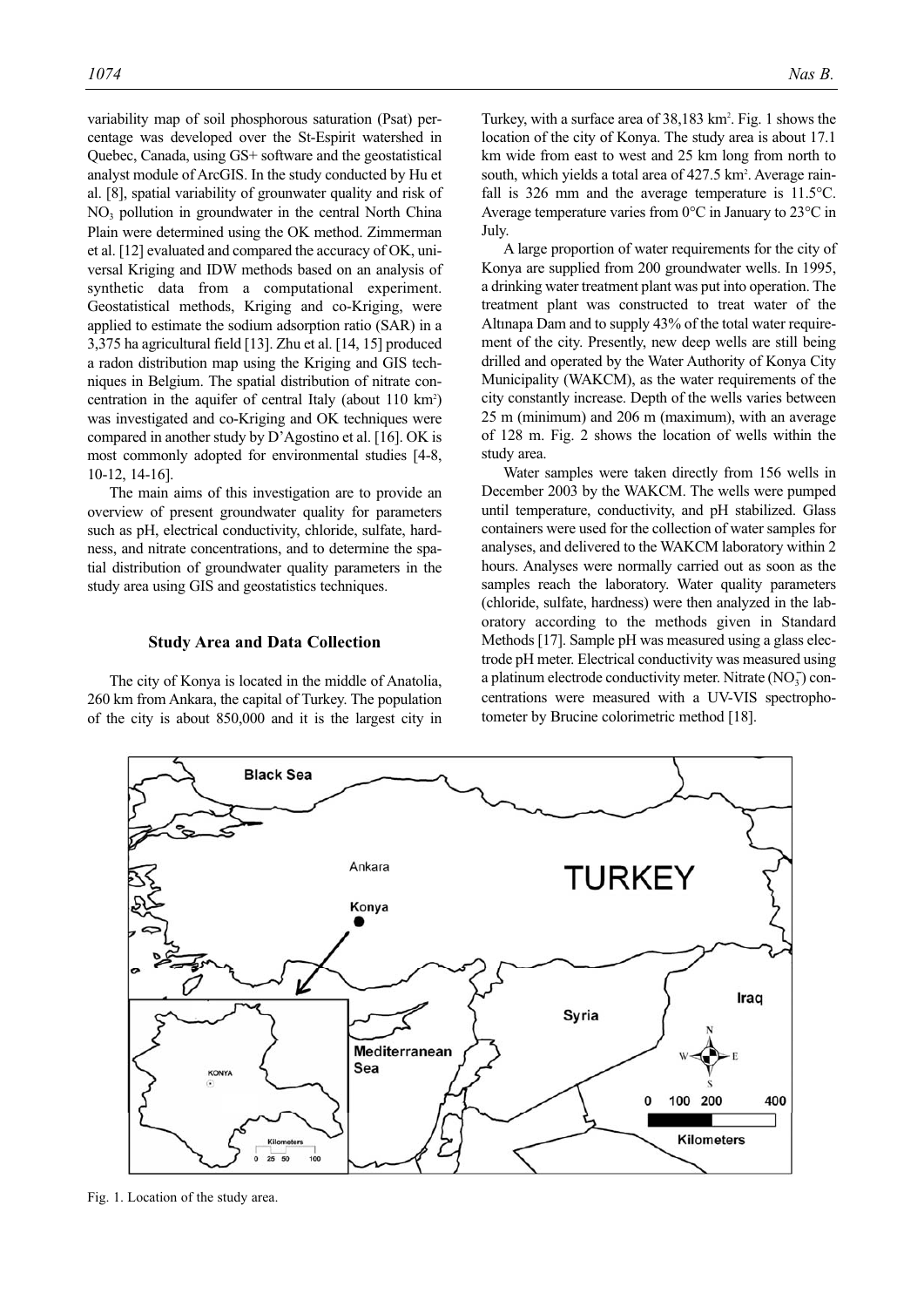

Fig. 2. Location of wells in the city of Konya.

# **Methods**

The paper map of Konya City is a 1/25,000 scale and was digitized to the UTM coordinate system (6º section width) by applying the on-screen digitizing method. The well locations were obtained for 156 wells spreading all over the region using a Magellan Spor Trak hand-held global positioning system (GPS) receiver. A GIS software package ArcGIS 8.3 and ArcGIS Geostatistical Analyst extension were used for the ordinary Kriging estimations in this study. This section briefly deals with the procedures of data analysis using ArcGIS and ArcGIS Geostatistical Analyst extension and the Kriging methods of interpolation.

Kriging, which is the geostatistical term for optimal linear prediction of spatial processes, is widely used in geology, hydrology, environmental monitoring and other fields to interpolate spatial data [19]. Interpolation procedures can be simple mathematical models such as inverse distance weighting, trend surface analysis, Thiessen polygon etc., or more complex models of geostatistical methods, such as Kriging and thin plate splines [20].

Geostatistical interpolation techniques (e.g., Kriging) utilize both the mathematical and the statistical properties of the measured points. The geostatistical techniques quantify the spatial autocorrelation among measured points and account for the spatial configuration of the sample points around the prediction location. Kriging is a stochastic interpolation technique for prediction of spatial surface. It is flexible and permits investigation of spatial autocorrelation of the data, because it uses statistical models. The basic assumption in Kriging is that the data comes from a stationary stochastic process and some methods require that the data be normally distributed. Kriging is divided into two distinct tasks: viz. quantifying the spatial structure of the data and producing a predicted surface. In order to predict an unknown value for a specific location, Kriging will use the fitted model from variography, the spatial data configuration, and the values of the measured sample points around the prediction location [7]. Because Kriging uses statistical models, it allows a variety of map outputs, including predictions, prediction standard errors, probability, and quantile maps. With the recent advances in computation facilities and the availability of geostatistical software, the use of Kriging in the spatial analysis of environmental data is increasingly popular. Today, a number of variants of Kriging are in general use, these are: simple Kriging, ordinary Kriging, universal Kriging, block Kriging, co-Kriging and disjunctive Kriging. Among the various forms of Kriging, ordinary Kriging has been used widely as a reliable estimation method [21].

# Mathematical Functions for Ordinary Kriging (OK)

Kriging relates the semivariogram, half the expected squared difference between paired data values  $z(x)$  and  $z(x+h)$  to the distance lag *h*, by which locations are separated:

$$
\gamma(h) = \frac{1}{2} E[z(x) - z(x+h)]^2
$$
 (1)

For discrete sampling sites the function is written in the form:

$$
\gamma(h) = \frac{1}{2N(h)} \sum_{i=1}^{N(h)} [z(x_i) - z(x_i + h)]^2
$$
 (2)

...where  $z(x_i)$  is the value of the variable Z at location of  $x_i$ , *h* is the lag, and  $N(h)$  is the number of pairs of sample points separated by *h*. For irregular sampling, it is rare for the distance between the sample pairs to be exactly equal to *h*. Therefore *h* is often represented by a distance interval.

A semivariogram plot is obtained by calculating values of the semivariogram at different lags. These values are then usually fitted with a theoretical model: spherical, exponential, or Gaussian. The models provide information about the spatial structure as well as the input parameters for the Kriging interpolation. Kriging is regarded as an optimal spatial interpolation method, which is a type of weighted moving average:

$$
\hat{z}(x_0) = \sum_{i=1}^n \lambda_i z(x_i)
$$
 (3)

...where:  $\hat{z}(x_0)$  is the value to be estimated at the location of  $x_0$ ;  $z(x_i)$  is the known value at sampling site  $x_i$ , and  $\lambda_i$  is weight.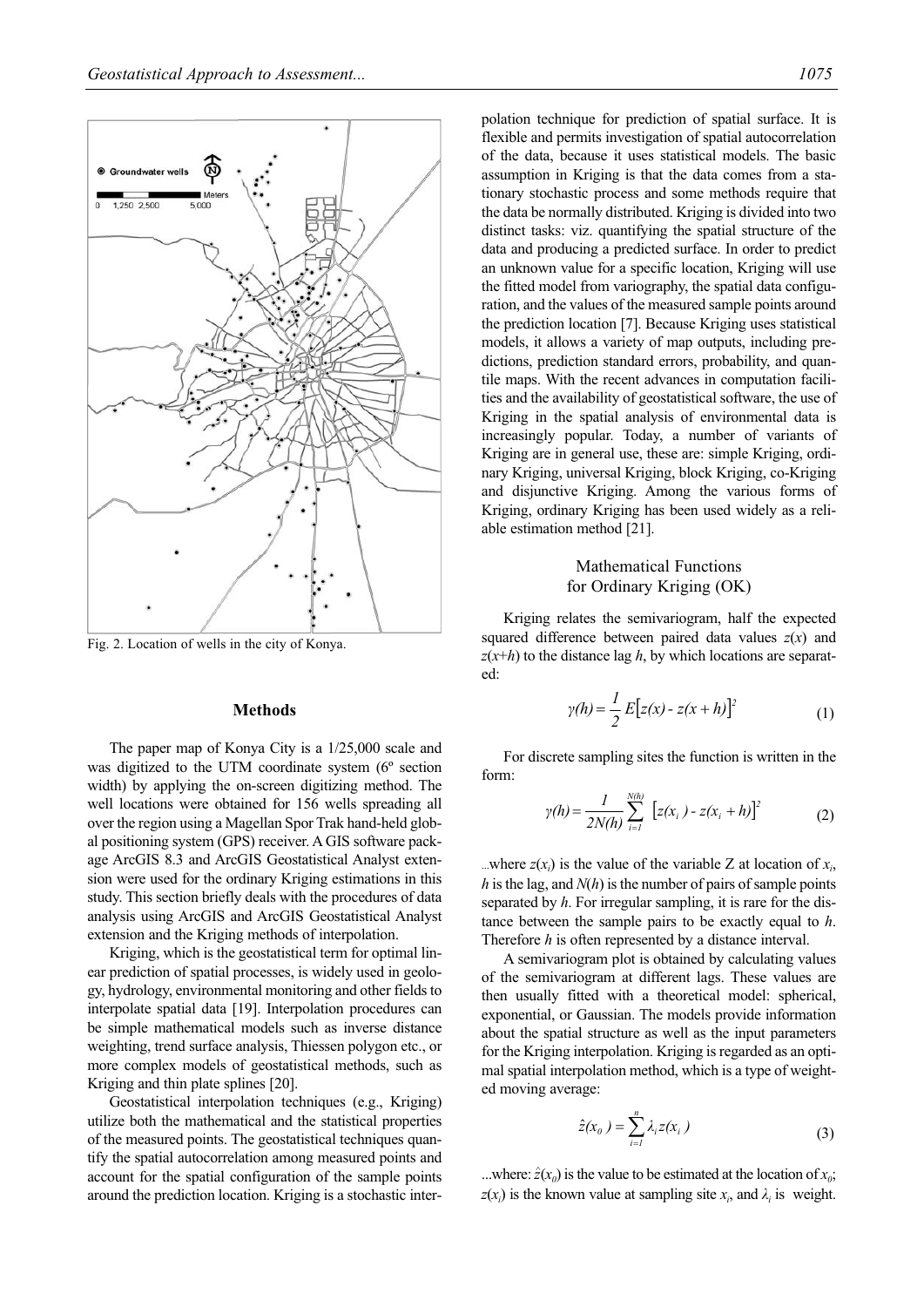| pH                   | $\mathbf n$    | Conductivity<br>$(\mu S/cm)$ | n              | Chloride<br>(mg/L) | n              | Sulfate<br>(mg/L) | n      | Hardness<br>(PF)    | $\mathbf n$ | Nitrate<br>(mg/L) | n        |
|----------------------|----------------|------------------------------|----------------|--------------------|----------------|-------------------|--------|---------------------|-------------|-------------------|----------|
| < 7                  | $\overline{c}$ | ${}< 1000$                   | 145            | < 50               | 135            | < 50              | 101    | $<$ 30              | 55          | < 10              | 86       |
| $7 - 8$              | 148            | 1000-2000                    | 11             | 50-100             | 17             | 50-100            | 43     | $30 - 50$           | 90          | $10-50$           | 67       |
| > 8                  | 6              | > 2000                       | $\overline{0}$ | >100               | $\overline{4}$ | >100              | 12     | > 50                | 11          | > 50              | 3        |
|                      |                |                              |                |                    |                |                   |        |                     |             |                   |          |
| Parameter            |                | Minimum                      |                | Maximum            |                | Mean              | Median | Standard deviations |             | Skewness          | Kurtosis |
| pH                   |                | 6.81                         |                | 9.51               |                | 7.51              | 7.5    | 0.31                |             | 1.962             | 13.687   |
| Conductivity (µS/cm) |                | 304                          |                |                    | 1480           | 646.65            | 604.5  | 224.63              |             | 1.196             | 4.630    |
| Chloride $(mg/L)$    |                | 5                            |                | 132                |                | 29.71             | 22.0   | 21.77               |             | 2.237             | 8.275    |
| Sulfate $(mg/L)$     |                | 5                            |                | 200                |                | 50.67             | 45.0   | 35.63               |             | 2.159             | 8.008    |
| Hardness (°F)        |                | 12                           |                | 71                 |                |                   | 33.0   | 10.82               |             | 0.814             | 3.696    |
| Nitrate $(mg/L)$     |                | 1.2                          |                | 142                |                | 13.23             | 9.0    | 15.70               |             | 5.119             | 37.65    |

Table 1. Statistical evaluation of groundwater quality parameters in Konya city (n=156).

n=number of studied samples.

There are *n* sites within the search neighborhood around  $x_0$ used for the estimation, and the magnitude of *n* will depend on the size of the moving search window and user definition. Kriging differs from other methods (such as IDW), in which the weight function  $\lambda_i$  is no longer arbitrary, being calculated from the parameters of the fitted semivariogram model under the conditions of unbiasedness and minimized estimation variance for the interpolation. Thus, Kriging is regarded as a best linear unbiased estimation (BLUE). A more detailed explanation of the method is given by [2, 19, 21, 22]. Out of different Kriging techniques, the ordinary Kriging (OK) method was used in the present study because of its simplicity and prediction accuracy in comparison to other Kriging methods [2].

#### Interpolation Procedures

The preliminary step of geostatistical analysis is exploratory data analysis (EDA), in which the histogram, normality, trend of data, voroni mapping, semivariogram cloud and cross covariance cloud of the raw data were observed [7, 23]. Kriging methods work best if the data is approximately normally distributed [23]. Transformations were used to make the data normally distributed and satisfy the assumption of equal variability for the data. In ArcGIS Geostatistial Analyst, the histogram and normal QQPlots were used to see what transformations, if any, are needed to make the data more normally distributed. The Trend tool raises the points above a plot of the study site to the height of the values of the attribute of interest in a three dimensional plot of the study area. The points are then projected in two directions onto planes that are perpendicular to the map plane. A polynomial curve is fit to each projection. If the curve through the projected points is flat, no trend exists. For each water quality parameter, an analysis trend was made. Directional influences (anisotropy) are critical to the accurate estimation of water quality surface. The directional search tool was used to remove the directional influences from the groundwater quality data.

In this study, the semivariogram models were tested for each parameter data set. Prediction performances were assessed by cross validation. Cross validation allows determination of which model provides the best predictions. For a model that provides accurate predictions, the standardized mean error should be close to 0, the root-mean-square error and average standard error should be as small as possible (this is useful when comparing models), and the root-mean square standardized error should be close to 1 [23].

# **Results and Discussion**

Water samples were taken from 156 wells in the study area. Statistical evaluation of groundwater quality parameters can be seen in Table 1.

In this study, the data has been checked by a histogram tool and normal QQPlots to see if it shows a normal distribution pattern. Normal QQPlots provide an indication of univariate normality. If the data is asymmetric (i.e., far from normal), the points will deviate from the line. Histogram and normal QQPlot analysis were applied for each water quality parameter and it was found that only the pH parameter showed normal distribution. It was determined that electrical conductivity, chloride, sulfate, hardness and nitrate concentrations do not show normal distributions. For those parameters, a log transformation has been applied to make the distribution closer to normal. For each water quality parameter, an analysis trend was made and it was determined that there is no global trend for all parameters.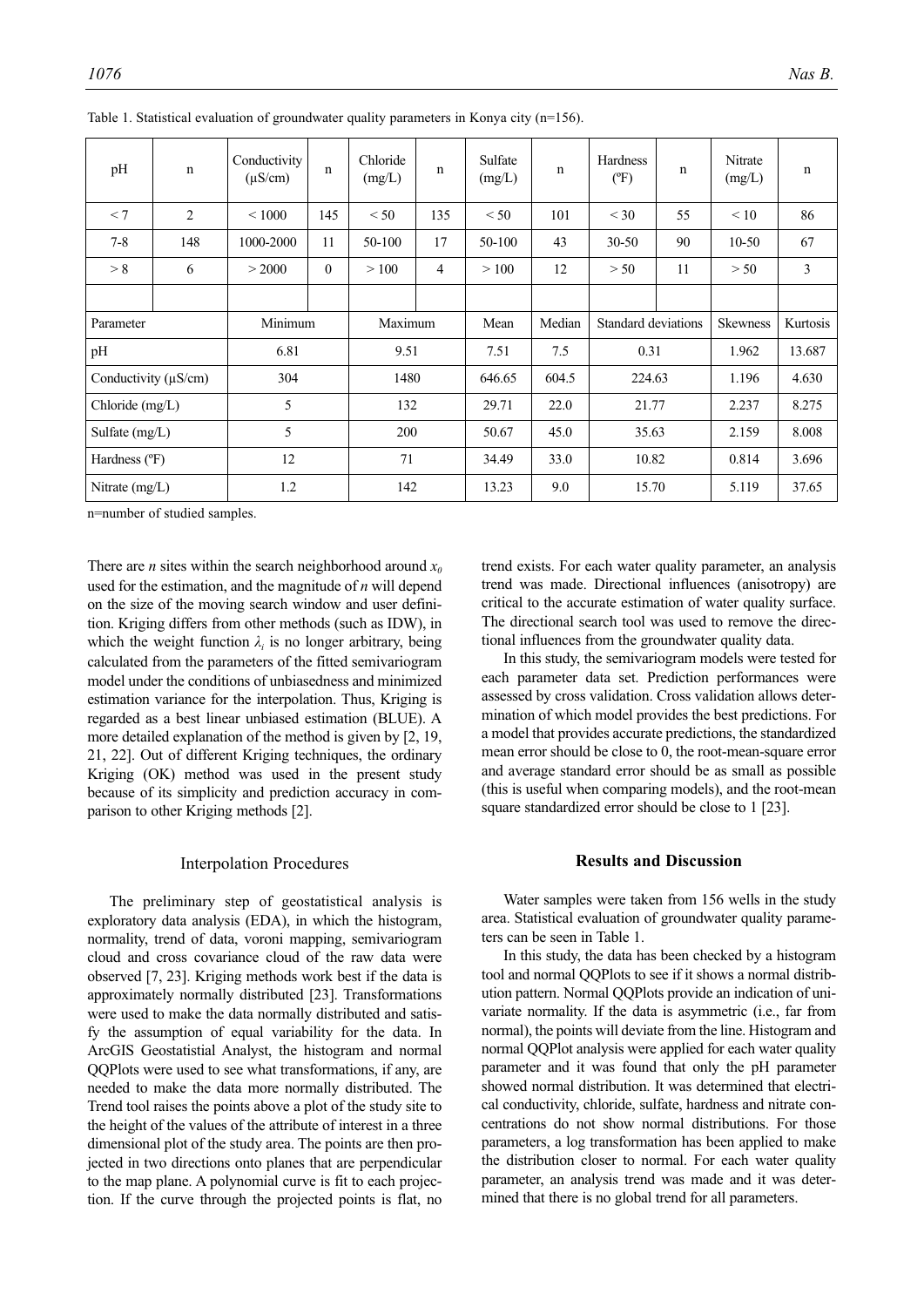|                    | <b>Prediction Errors</b> |                     |                           |                      |                                  |  |  |  |
|--------------------|--------------------------|---------------------|---------------------------|----------------------|----------------------------------|--|--|--|
| Models             | Mean                     | Root Mean<br>Square | Average Standard<br>Error | Mean<br>Standardized | Root Mean Square<br>Standardized |  |  |  |
| Circular           | 0.441                    | 12.85               | 16.51                     | 0.0235               | 0.715                            |  |  |  |
| Spherical          | 0.471                    | 12.71               | 16.47                     | 0.0223               | 0.718                            |  |  |  |
| Tetraspherical     | 0.489                    | 12.63               | 16.38                     | 0.0259               | 0.712                            |  |  |  |
| Pentaspherical     | 0.486                    | 12.59               | 16.31                     | 0.0264               | 0.708                            |  |  |  |
| Exponential        | 0.578                    | 12.41               | 17.14                     | 0.0326               | 0.663                            |  |  |  |
| Gaussian           | 0.472                    | 12.53               | 16.50                     | 0.0225               | 0.704                            |  |  |  |
| Rational Quadratic | 0.685                    | 12.09               | 16.60                     | 0.0403               | 0.666                            |  |  |  |
| <b>Hole Effect</b> | 0.4148                   | 13.04               | 14.72                     | 0.0200               | 0.792                            |  |  |  |
| K-Bessel           | 0.4705                   | 12.54               | 17.16                     | 0.0258               | 0.683                            |  |  |  |
| J-Bessel           | 0.4367                   | 12.53               | 15.61                     | 0.0269               | 0.727                            |  |  |  |
| Stable             | 0.4710                   | 12.62               | 17.32                     | 0.0259               | 0.682                            |  |  |  |

Table 2. Cross validation results of nitrate parameters.

In this study, the semivariogram models (circular, spherical, tetraspherical, pentaspherical, exponential, gaussian, rational quadratic, hole effect, K-Bessel, J-Bessel, and stable) were tested for each parameter data set. Prediction performances were assessed by cross validation, which examines the accuracy of the generated surfaces. Table 2 lists cross validation results to examine the validity of the fitting models and parameters of semivariograms for nitrate parameters. All of the water quality parameters were assessed by cross validation and given nitrate parameter as an example. For the nitrate sample, the standardized mean range is from 0.02 to 0.0326 and the RMSS range is from 0.663 to 0.792.

In this case, for the nitrate parameter the best fit is the Hole Effect model with a 0.02 standardized mean error. It is closest to zero, and the 0.792 RMSS value is closest to 1. When the average estimated prediction standard errors are close to the root-mean-square prediction errors from crossvalidation, then you can be confident that the prediction standard errors are appropriate [23]. For the nitrate sample, average estimated prediction standard errors are close to the root-mean-square prediction errors as 14.72 and 13.04 in the hole effect model, respectively. This result proves that the hole effect model is the best one.

After applying different models for each water quality parameter examined in this study, the error was calculated using cross validation and models giving best results were determined. Table 3 shows the most suitable models and their prediction error values for each parameter. Table 3 also shows that for different parameters different models may give better results. For water quality parameters, RMSS range from 0.79 to 1.11.

The groundwater quality prediction maps showing the concentration distribution generated from the surface map developed from the cross validation process discussed above. Fig. 3 shows the spatial distribution of pH, conductivity, chloride, sulfate, hardness, and nitrate concentrations in the study area, respectively.

#### pH

The maximum contaminant level (MCL) for pH in drinking water is given as to be 6.5-8.5 by the World Health Organization, the European Community and the U.S. Environmental Protection Agency, but 6.5-9.2 by the TSE. In addition, Turkish Standards recommend 6.5-8.5 for pH [24-26].

The minimum and maximum values of pH were measured as 6.81 and 9.51, respectively. There was a well (No. 35) in which pH exceeds the MCL of 9.2 given in Turkish Standards. Spatial distributions of pH concentrations are shown in Fig. 3a. It is shown that the low pH concentrations (< 7.4) occur within the city center.

#### Conductivity

Electrical conductivity (EC) is a parameter related to total dissolved solids (TDS). EC is actually a measure of solution in terms of its capacity to transmit current. The importance of EC and TDS lies in their effect on the corrosivity of a water sample and in their effect on the solubility of slightly soluble compounds such as  $CaCO<sub>3</sub>$ . In general, as TDS and EC increase, the corrosivity of the water increases.

For the EC, a value of 400 μS/cm is the recommended European Community Standard but there is no indication for the MCL. However, in Turkish Standards the value of 400 μS/cm is recommended with the MCL of 2,000 μS/cm.

In the study area, electrical conductivity ranged from 304 μS/cm to 1480 μS/cm with a mean value of 666.65 μS/cm.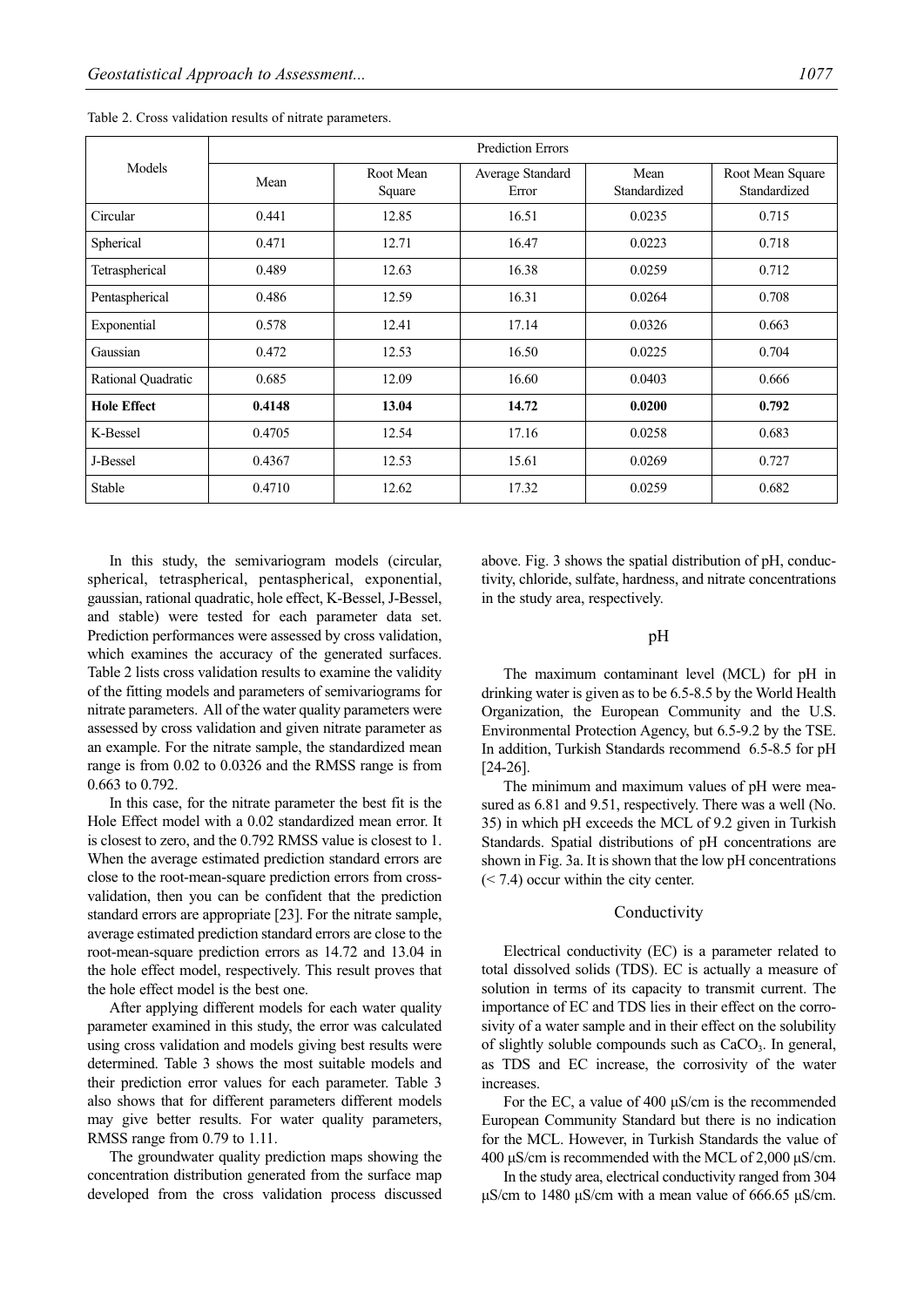|                   |                    | <b>Prediction Errors</b> |                     |                           |                      |                                  |  |  |
|-------------------|--------------------|--------------------------|---------------------|---------------------------|----------------------|----------------------------------|--|--|
| <b>Parameters</b> | Models             | Mean                     | Root Mean<br>Square | Average Standard<br>Error | Mean<br>Standardized | Root Mean Square<br>Standardized |  |  |
| pH                | Circular           | $-0.0002$                | 0.256               | 0.224                     | 0.0053               | 1.11                             |  |  |
| Conductivity      | Rational Quadratic | $-4.903$                 | 187                 | 190.9                     | $-0.0187$            | 0.94                             |  |  |
| Chloride          | Rational Quadratic | $-0.853$                 | 19.36               | 18.36                     | $-0.0304$            | 0.95                             |  |  |
| Sulfate           | Pentaspherical     | $-1.193$                 | 31.12               | 31.52                     | $-0.0722$            | 1.06                             |  |  |
| Hardness          | <b>Stable</b>      | $-0.022$                 | 8.20                | 9.11                      | $-0.0010$            | 0.90                             |  |  |
| Nitrate           | Hole Effect        | 0.415                    | 13.04               | 14.72                     | 0.0200               | 0.79                             |  |  |

Table 3. Fitted parameters of the theoretical variogram model for groundwater quality parameters.

The recommended value of 400 μS/cm can be obtained from 10 out of 156 wells. There was no water well in which the EC exceeds the MCL of 2,000 μS/cm given in Turkish Standards. As shown in Fig. 3b, the value decreases southwest of the city area.

### Chloride

Chlorides occur in all natural waters in widely varying concentration. The chloride content normally increases as mineral content increases [27]. There are several





Fig. 3. Spatial distribution of a) pH, b) electrical conductivity.

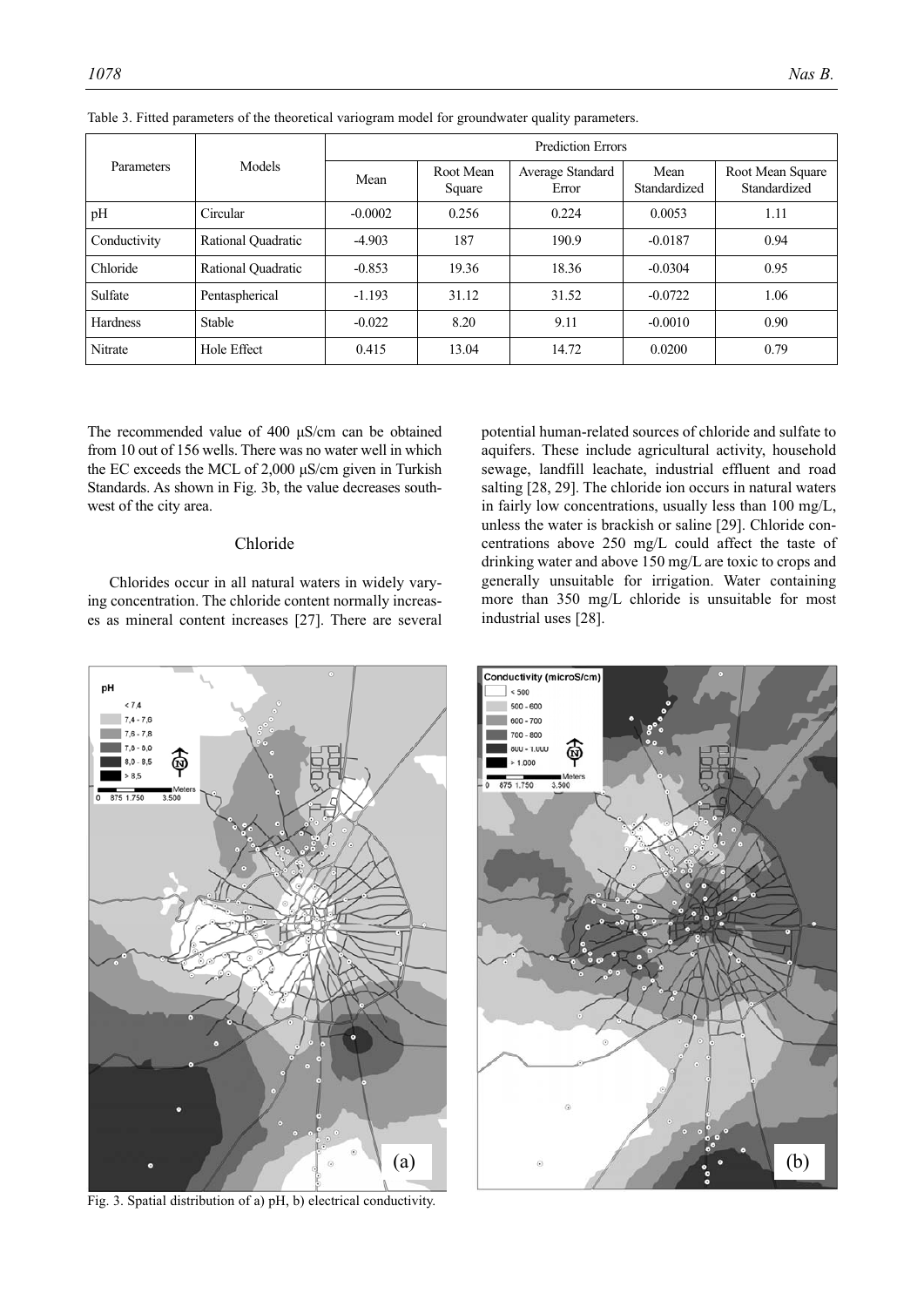

Fig. 3. Continued. Spatial distribution of c) chloride, d) sulfate, e) hardness, and f) nitrate concentrations in the study area.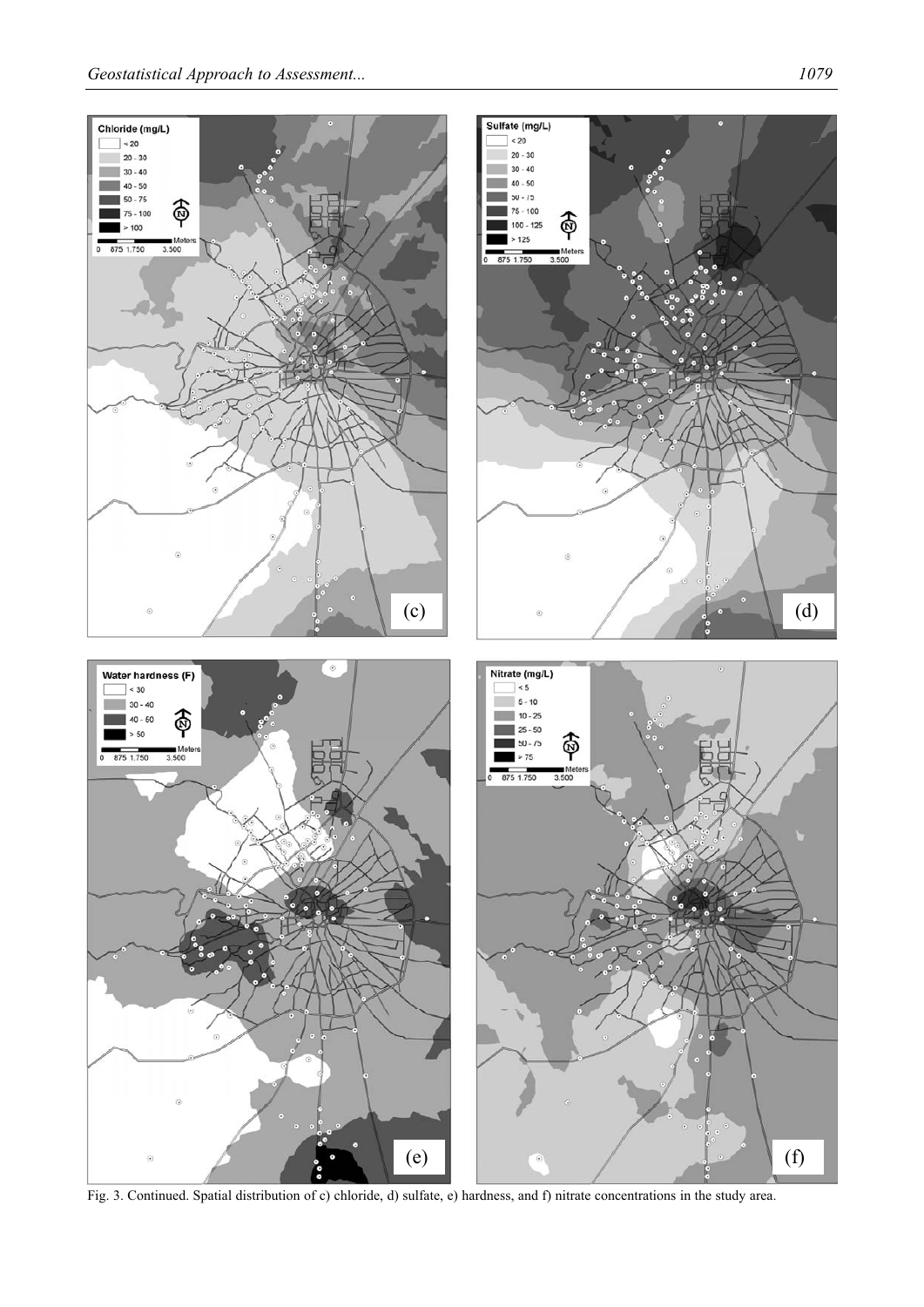The MCL for chloride in drinking water is given as to be 250 mg/L by WHO and the EPA, but 600 mg/L by the TSE. On the other hand, there is no indication in EC standards about the MCL for chloride. In addition, Turkish and EC standards recommend 25 mg/L for chloride [24-26].

The minimum and maximum concentrations of chloride were measured as 5 mg/L in the No. 82 well in the southwest and 132 mg/L in the No. 93 well east of the study area. The mean concentration of chloride was about 29.71 mg/L. Chloride concentration complied with the value of 25 mg/L for 55 out of 156 wells. There was no water well in which the chloride concentration exceeds the MCL given in Turkish Standards. As indicated by Fig. 3c, chloride concentration increased from southwest to northeast. In a wide area around the southwest part of the city, less than 20 mg/l chloride concentration occurs.

#### Sulfate

Sulfate is a substance that occurs naturally in drinking water. Generally, sulfate is considered beneficial in irrigation water, especially in the presence of calcium. However, high levels of sulfate with calcium forms a hard scale in steam boilers. High sulfate and chloride concentrations also affect the taste of water [28]. For irrigation waters with sulfate above 500 mg/L, plant life may be harmed [30]. Water in igneous or metamorphic rocks generally contains less than 100 mg/L sulfate but sedimentary rocks can contain much higher levels [28]. There are few scientific reports that address sulfate concentration in drinking water and the effects it may have on the health of those individuals who are exposed. The EPA [30] examined the association between consumption of tap water containing high levels of sulfate and reports of osmotic diarrhea in susceptible populations (infants and transients). In experimental trials with adult volunteers, the EPA [30] did not find an association between acute exposure to sodium sulfate in tap water (up to 1,200 mg/L) and reports of diarrhea. Whereas Sawyer and McCarty [27] indicated diarrhea when it is present in excessive amounts. Hudak [28] reported that sulfate concentrations above 500 mg/L could have a laxative effect on humans.

TSE, WHO, EPA and EC indicate the MCL of 250 mg/L for sulfate, a concentration of 25 mg/L is recommended in both EC and Turkish Standards. The minimum and maximum values of sulfate were measured as 5 mg/L in well No. 38 and 200 mg/L in well No. 122, respectively. The mean concentration of sulfate was calculated at about 50.67 mg/L. The sulfate concentration of 25 mg/L can be seen in 133 of the 156 wells. There was no water well in which the sulfate concentration exceeds the MCL given in Turkish Standards. It can be seen in Fig. 3d that the sulfate concentration (same as chloride) increases from the southwest to the northeast of the city area.

#### Hardness

The hardness of water is generally considered to be those waters that require considerable amounts of soap to produce foam or lather and that also produce stains in hot water pipes, heaters, and boilers [27]. Other adverse effects of water hardness include bathtub rings, deterioration of fabrics and, in some cases, stains. While high water hardness levels pose several problems, extremely low values can lead to inadequate uptake of essential nutrients, principally calcium and magnesium. Calcium contributes to healthy bones and teeth. Hard water may also improve cardiovascular health [31]. The principal hardness-causing cations are calcium, magnesium, strontium, ferrous iron, and manganous ions. The hardness of water reflects the nature of the geological formations with which it has been in contact [27].

There is no limitation of water hardness by EPA, Turkish and EC standards, but WHO gives a value of 50ºF as the maximum value for water hardness. There is no water hardness value at all between 0-7.5ºF, which are classified as "soft" water in the study area.

The minimum, maximum and mean values of hardness were 12ºF, 71ºF and 34.49ºF, respectively. North of the study area is an aquifer lithology of limestone (Mesozoic) and the hardness value in this area reaches up to 40ºF. Insoluble bicarbonates are converted to soluble carbonates because of the existence of carbon dioxide in the soil. Since limestone is not pure carbonate but includes impurities such as sulfates and chlorides, these materials become exposed to the solvent action of the water as the carbonates are dissolved, and they pass into solution, too. Therefore, chloride and sulfate concentrations as well as water hardness are very high in such areas.

South of the study area (Alakova region) has sandy, gravelly (Plio-Quaternary) and sandy clay (Plio-Quaternary) aquifer lithology, and the hardness value in this area were observed to be between 20-40ºF. From north of the Alakova region to southwest, west and northwest of the city, water hardness was estimated to be less than 30ºF. The value of water hardness increases from the south to the northeast of the city area (Fig. 3e)

#### Nitrate

Groundwater contamination by nitrates is a worldwide problem, mainly related to the important use of fertilizers in intensive agriculture [32, 33]. Nitrate is a frequently occurring contaminant in groundwater. Because of its solubility and its anionic form, nitrate is very mobile in groundwater [34]. Previous studies have shown that rural land uses, especially agricultural practices, can contribute nitrate to groundwater. Non-agricultural sources of nitrogen, such as septic systems and leaking municipal sewers, are generally less significant regionally but may affect groundwater locally [29]. During recent years, the problem of groundwater contamination by nitrates has been studied thoroughly all over the world [16, 34-37]. Several studies document adverse effects of higher nitrate levels, most notably methemoglobinemia and non-Hodgkin's lymphoma [36].

For TSE, WHO and EC, the MCL of nitrate is given to be 50 mg/L, with 44.27 mg/L from the EPA for drinking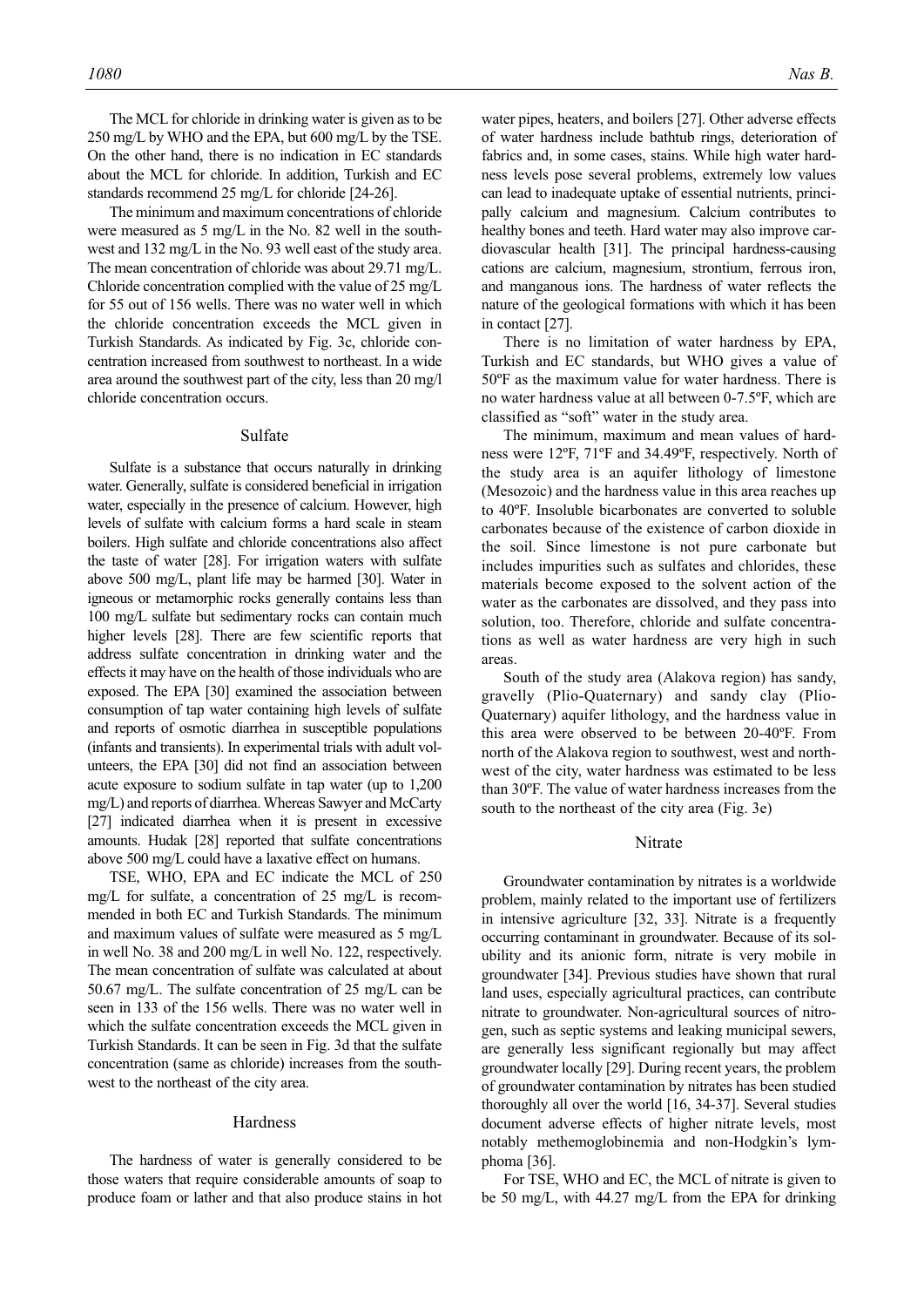water. On the other hand, both the TSE and EC describe the limit concentration of nitrate as 25 mg/L.

Spatial distributions of nitrate concentrations are shown in Fig. 3f. It is shown that the high nitrate concentrations (>50 mg/l) occur within the city center. It can be seen in Table 3 that the minimum and maximum nitrate concentrations were observed to be 1.2 mg/L and 142 mg/L, with the average value of 13.23 mg/L in the 156 wells. The nitrate concentrations of 105 mg/L and 142 mg/L were measured in well Nos. 69, and 41, respectively. Nitrate concentrations for these 2 wells exceed the MCL of 50 mg/L indicated in TSE. Well No. 41 is placed at a park in the city center where fertilizers were often applied to the lawns. Fertilizers may cause this high level of nitrate concentration. This groundwater well was also taken out of operation. Nitrate content for 14 groundwater wells does not meet the standard of 25 mg/L indicated by TSE.

#### **Conclusions**

Groundwater is an essential water source in the city of Konya, Turkey. Approximately 75% of the city's water consumption has been supplied from groundwater wells for the last six years. The primary objective of this study was to map and evaluate the groundwater quality in Konya. Spatial distribution of groundwater quality parameters such as pH, chloride, sulfate, hardness, electrical conductivity, and nitrate concentrations were carried out through GIS and geostatistical techniques.

Ordinary Kriging was used to obtain the spatial distribution of groundwater quality parameters over the area. The groundwater quality data have been checked by a histogram tool and normal QQPlots to see if it shows a normal distribution pattern, and it was found that only the pH parameter showed normal distribution. It was determined that electrical conductivity, chloride, sulfate, hardness and nitrate concentrations do not show normal distributions. For each water quality parameter, an analysis trend was made, and it was determined that there is no global trend for all parameters. The eleven different semivariogram models were tested for each parameter data set. Prediction performances were assessed by cross validation.

According to the groundwater quality parameters distribution map, (Fig. 3) the southwest of the city has optimum groundwater quality and, in general, the groundwater quality decreases from southwest to northeast of the city. On the other hand, south of the city are a low-density residential area and mainly an agricultural area. Residential areas are located at the city center.

In order to manage groundwater effectively, a systematic control program and the building of GIS is recommended. It is also important to use a GIS-linked monitoring system in order for the Water authorities to determine the water quality parameters easier and faster. Prior to drilling new wells, groundwater quality maps produced as a result of this research should be taken into account by WAKCM as a decision support system.

#### **References**

- 1. KUMAR A., MAROJU S., BHAT A. Application of ArcGIS Geostatistical Analyst for Interpolating Environmental Data from Observations, Environmental Progress, **26**, (3), 220, **2007**.
- 2. ISAAKS E.H., SRIVASTAVA R.M. An Introduction to Applied Geostatistics, New York: Oxford Univ Press, **1989**.
- 3. GOOVAERTS P. Geostatistics for natural resources evaluation. New York: Oxford Univ Pres, **1997**.
- 4. HE J.Y., JIA X. ArcGIS geostatistical analyst application in assessment of MTBE contamination, ESRI User Conference 2004, Fremont, CA. Available at:
- http://gis.esri.com/library/userconf/proc04/docs/pap1628.pdf
- 5. LIU X., WU J., XU J. Characterizing the Risk Assessment of Heavy Metals and Sampling Uncertainty Analysis in Paddy Field by Geostatistics and GIS, Environmental Pollution, **141**, 257, **2005**.
- 6. SARANGI A., COX C. A., MADRAMOOTOO C. A. Geostatistical Mmethods for Prediction of Spatial Variability of Rainfall in a Mountainous Region, Transactions of ASAE **48**, (3), 943, **2005**.
- 7. SARANGI A., MADRAMOOTOO C. A., ENRIGHT P., CHANDRASEKHARAN H. Prediction of Spatial Variability of Phosphorous Over The St-Esprit watershed, Water, Air, and Soil Polluiton, **48**, (3), 943, **2005**.
- 8. HU K., HUANG Y., LI H., LI B., CHEN D., WHITE R.E. Spatial Variability of Shallow Groundwater Level, Electrical Conductivity and Nitrate Concentration, and Risk Assessment of Nitrate Contamination in North China Plain. Environment International, **31**, 896, **2005**.
- 9. LADO L.R., POLYA D., WINKEL L., BERG M., HEGAN A. Modelling Arsenic Hazard in Cambodia: A Geostatistical Approach Using Ancillary Data, Applied Geochemistry, **23**, 3010, **2008**.
- 10. BUCHANAN S., TRIANTAFILIS J. Mapping Water Table Depth using Geophysical and Environmental Variables, Groundwater, **47**, (1), 80, **2009**.
- 11. WOO K.W., JO J.H., BASU P.K., AHN J.S. Stres intensity factor by p-adaptive refinement based on ordinary Kriging interpolation, Finite Elements in Analysis and Design, **45**, 227, **2009**.
- 12. ZIMMERMAN D., PAVLIK C., RUGGLES A., ARM-STRONG M.P. An Experimental Comparison of Ordinary and Universal Kriging and Inverse Distance Weighting, Mathematical Geology, **31**, (4), 375, **1999**.
- 13. POZDNYAKOVA L., ZHANG R. Geostatistical Analyses of Soil Salinity in a Large Field, Precision Agriculture, **1**, 153, **1999**.
- 14. ZHU H.C., CHARLET J.M., DOREMUS P. Kriging Radon Concentrations of Groundwaters in Western Ardennes, Environmetrics, **7**, 513, **1996**.
- 15. ZHU H.C., CHARLET J.M., POFFIJN A. Radon Risk Mapping in Southern Belgium: an Application of Geostatistical and GIS Techniques, The Science of the Total Environment, **272**, 203, **2001**.
- 16. D'AGOSTINO V., GREENE E.A, PASSARELLA G., VURRO M. Spatial and Temporal Study of Nitrate Concentration in Groundwater by Means of Coregionalization, Environmental Geology, **36**, (3-4), 285, **1998**.
- 17. APHA, AWWA, WPCF.: Standard Methods for the Examination of Water and Wastewater. 16th Edition, Washington, USA, **1985**.